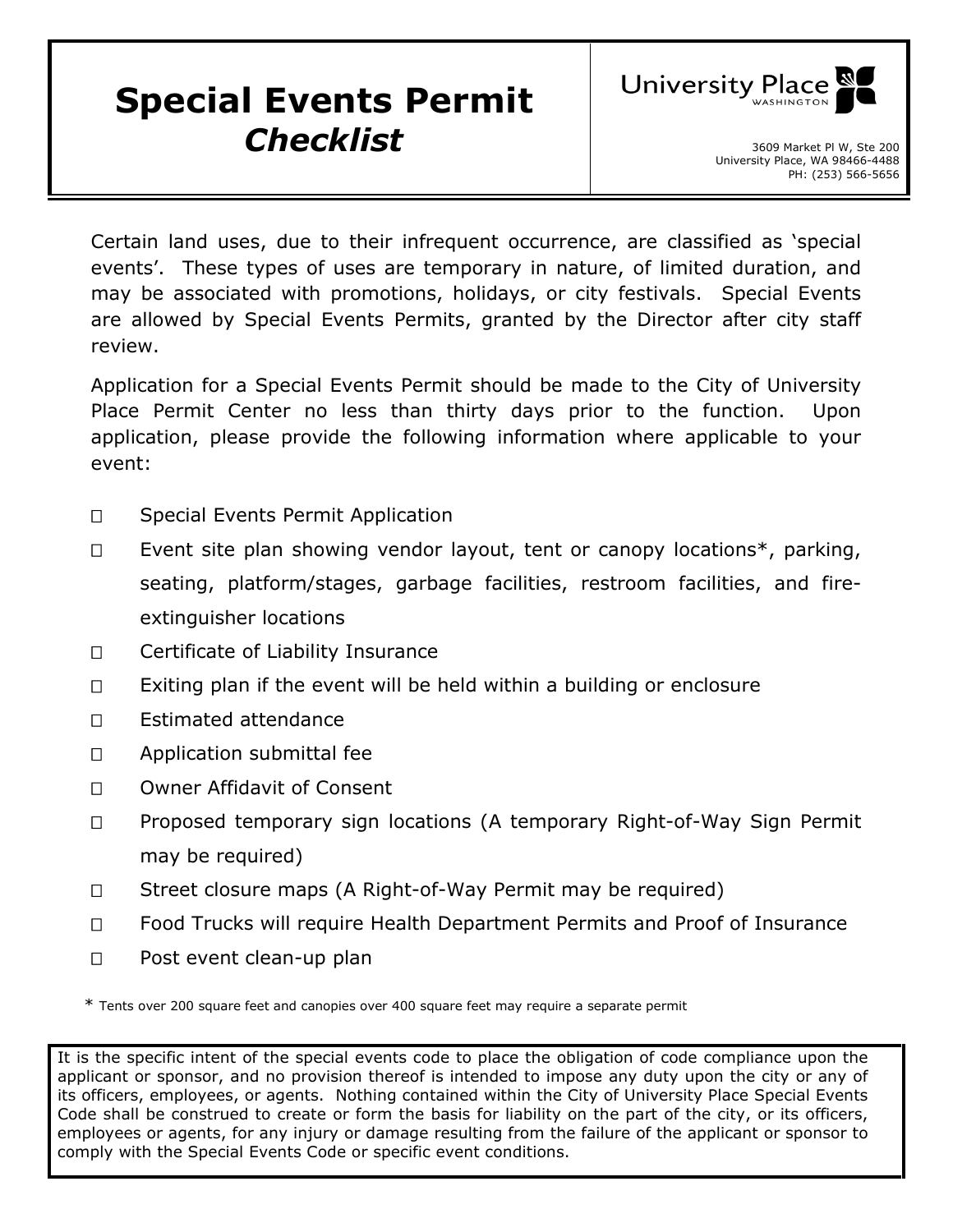## **SPECIAL EVENTS PERMIT** *Application* 1997



University Place, WA 98466 PH: (253) 566-5656

Please fill out all of the required information **COMPLETELY**. Attach all site plans showing locations of all signs, fire hydrants, structures, and parking areas. Attach any route maps for parades or races, including indications for all streets or portions of streets to be closed. Submit proof of liability insurance. The non-refundable application fee is due at the time of application. Fees for City support services (if necessary) will be paid after departmental review and determination of costs, before the permit is issued.

|                         | Name of Contact Person                              | <b>Address</b>     |                    | Phone Number                                |
|-------------------------|-----------------------------------------------------|--------------------|--------------------|---------------------------------------------|
|                         | Name of Property Owner                              | Address            |                    | Phone Number                                |
|                         | Name of Partner/Sponsor                             | Address            |                    | Phone Number                                |
|                         |                                                     |                    |                    |                                             |
|                         |                                                     |                    |                    |                                             |
|                         |                                                     |                    |                    |                                             |
|                         | DATE(s) of EVENT (INCLUSIVE)                        |                    |                    | Number of Participants including Spectators |
|                         | APPROXIMATE TIMES (indicate AM/PM) for:             |                    |                    |                                             |
|                         | Assembly                                            | Event Start        | Event Close        | Disassembly                                 |
|                         | Assembly                                            | Event Start        | Event Close        | Disassembly                                 |
|                         | Assembly                                            | <b>Event Start</b> | <b>Event Close</b> | Disassembly                                 |
| Day 1<br>Day 2<br>Day 3 | *Attach description of additional days if necessary |                    |                    |                                             |

**□□ PRE-APPLICATION MEETING REQUIRED □□ FEE EXEMPT**

Page 1 of 3 *Revised: 4/2012*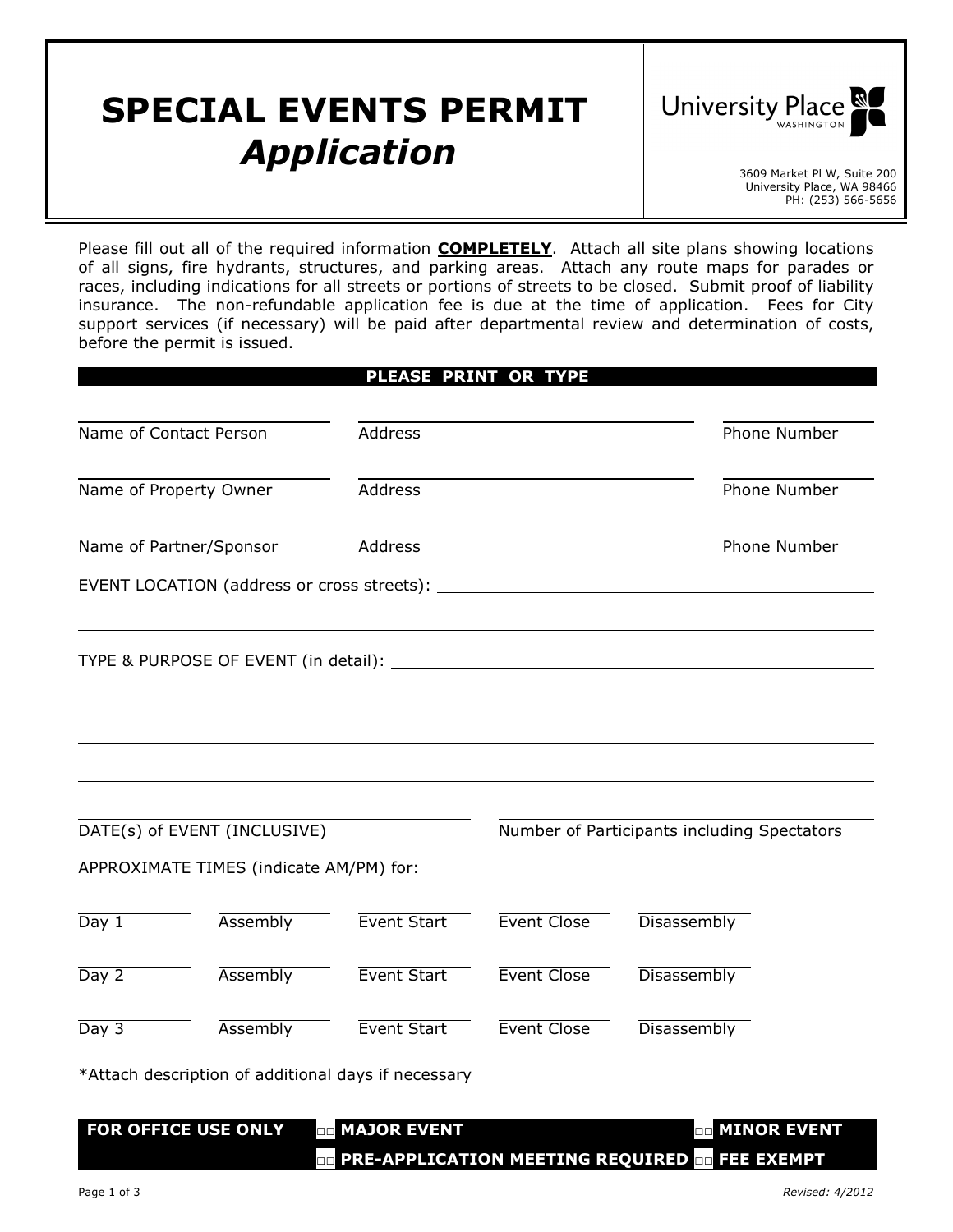NAME OF STREET(S) TO BE CLOSED OR ALTERED AND THE TYPE OF CLOSURE REQUESTED (e.g. half-street or full-street, temporary with flag person for 3-5 minutes or with signs and barricades)

Type of Closure

DESCRIPTION OF MARCHING UNITS, VEHICLES, AND BANDS (include size and number and attach a diagram of any parade, race, or other travel route)

## **PLEASE CHECK ALL OF THE FOLLOWING THAT APPLY TO THIS EVENT AND DESCRIBE:**

**□** COOKING FACILITIES OR OPEN FLAME (describe number and size and diagram locations)

\* Fire Code requires that open flame and grease-laden cooking be conducted at least 12' from a tent or canopy cover. Separation requirements for cooking trailers may apply.

\* Food vendors must have proof of insurance and required Health Department permits.

**□** ELECTRICAL POWER REQUIREMENTS (describe source & voltage and diagram power cord path)

**□** COMPRESSED GAS CYLINDERS (describe number and size and diagram locations)

**□** TENTS, CANOPIES, AND AWNINGS (describe number and size and diagram locations) \* Fire Permits/inspections may be required for tents > 200 sf, canopies > 400 sf, and combinations of canopies without a 12' separation.

**□** SMOKING (If smoking is allowed, noncombustible ash containers are required. Diagram locations)

**□** FLOATS (describe number and size)

\* Floats must be constructed of flame-retardant materials.

**□** DUMPSTERS WITH CAPACITY > 1.5 CUBIC FT. (describe number and size and diagram locations)